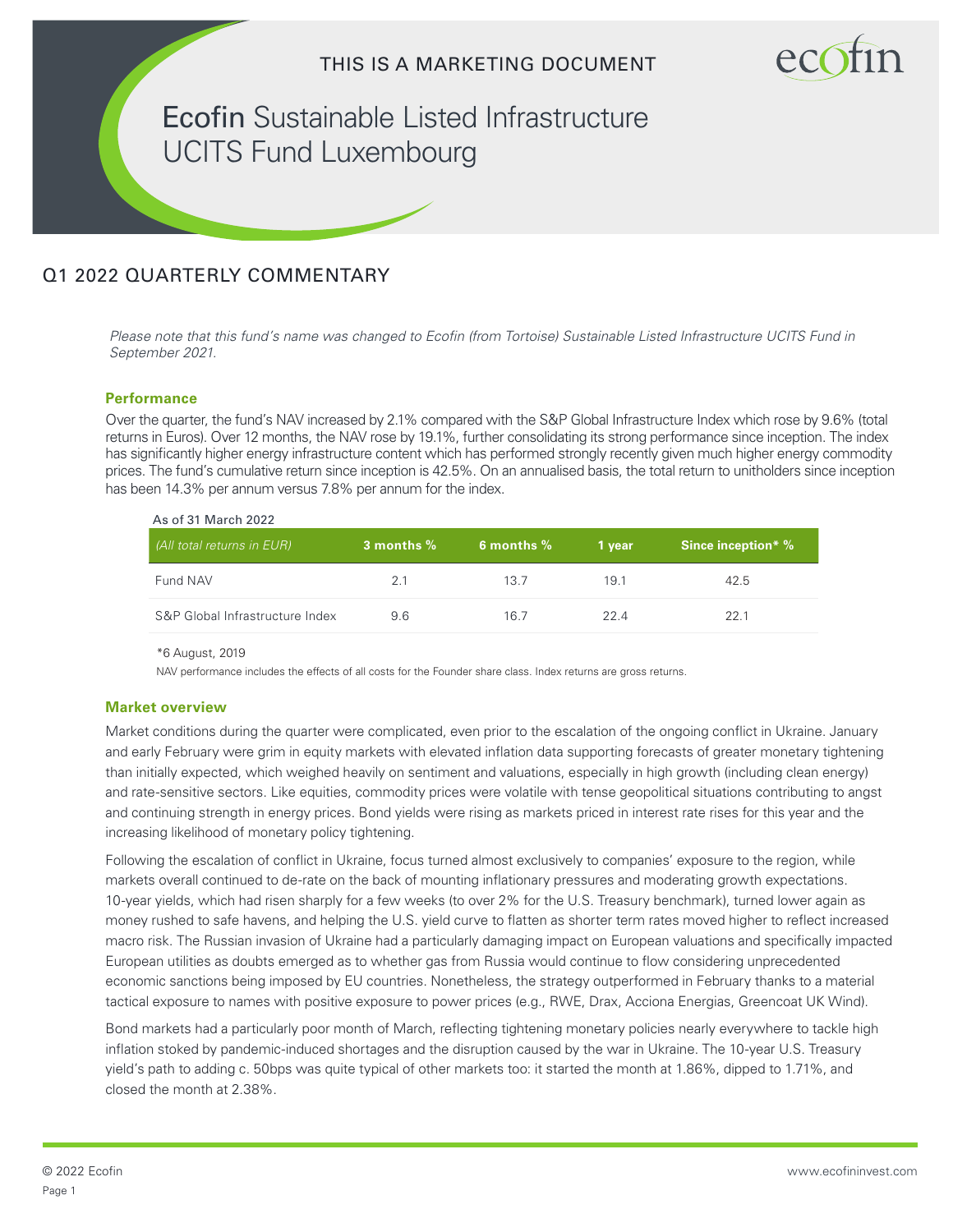

Yield curves were still flattening in many major markets, though, which provided a surprisingly strong boost to equities, and ESLIF's essential assets performed even better than the broad market averages. Generally strong earnings also encouraged sentiment, and markets began to appreciate that the policy push towards European energy independence would materially accelerate the already substantial growth opportunity for utilities to develop incremental renewable capacity. The strategy outperformed comparable indices through a combination of overweight positioning in power price beneficiaries, exposure to regulated names which had underperformed at the start of the year, and exposure to renewables developers.

The affordability of energy in Europe continued to be a major political issue, triggering government intervention and uncertainty in the utility sector. EDF was a stark example given the French government's move to cap power price rises for consumers and require this majority state-owned company to sell more power to third-party suppliers at well below market rates.

#### **Performance attribution**

The 5 best and worst contributors to the NAV during the quarter were:

| Avg. net exposure | <b>NAV</b> contribution % |  |
|-------------------|---------------------------|--|
|                   |                           |  |
| 3.4               | 0.95                      |  |
| 1.1               | 0.61                      |  |
| 3.4               | 0.50                      |  |
| 1.7               | 0.47                      |  |
| 3.7               | 0.40                      |  |
|                   |                           |  |
| 3.4               | $-0.44$                   |  |
| 5.5               | $-0.43$                   |  |
| 1.3               | $-0.42$                   |  |
| 3.0               | $-0.38$                   |  |
| 1.1               | $-0.36$                   |  |
|                   |                           |  |

**Drax**, a UK power generation company with a focus on biomass, was the top performer in the quarter. The company has built up a leading position in pelleting and biomass combustion which is an important technology to decarbonise electricity generation. The company also stands to benefit from higher electricity prices in the UK.

**Constellation**, a merchant nuclear power generation business in the U.S., was spun out from **Exelon** in January 2022. The company has the largest merchant nuclear fleet in the U.S. which can benefit from growing demand for zero-carbon electricity as well as the increase in electricity prices driven higher by rising U.S. gas prices.

**American Electric Power**, **Williams** and **RWE** all stand to benefit from higher commodity and/or power prices in their respective markets.

**Uniper** shares were punished by the market due to its ownership of Russian subsidiary Unipro. This position was sold as soon as the war started. Shares in **Enel** also underperformed, at least in part due to the company's ownership of Russian subsidiary Enel Rossiya, but also due to concerns around the company's ability to pass on significantly higher energy prices to end consumers. **NextEra** underwent a rare quarter of underperformance vis-à-vis other U.S. utilities, largely due to mounting pressure from the Department of Commerce to investigate the potential circumvention of tariffs imposed on Chinese solar panels by renewable developers in the U.S. **Ferrovial** underperformed during the quarter as infrastructure investors began to doubt the company's ability to deliver top line growth in line with inflation. **China Suntien** continued to underperform due to concerns that its new LNG terminal, scheduled to commence operations by year-end, may end up being underutilised.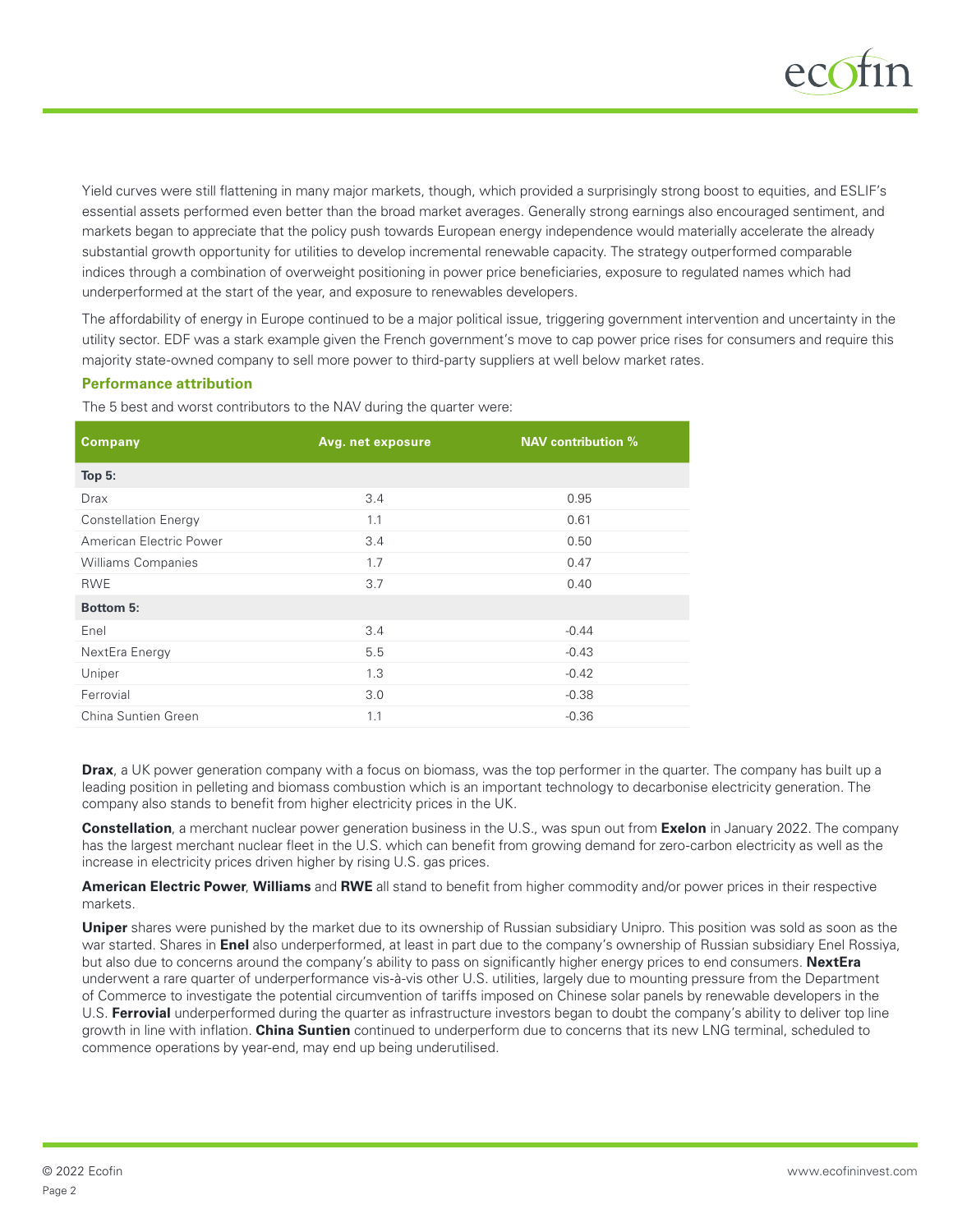

As of 31 March 2022



# **Portfolio changes**

During the quarter, any direct exposure to Russia in the portfolio (Uniper) was divested immediately following the Russian invasion of Ukraine to minimize the downside and preserve capital through the ensuing period of significant market volatility. Some other adjustments were made to the portfolio, such as adding to high conviction names at levels which indicated severe dislocations in the share prices (Endesa, Veolia, Enel, Engie, RWE, Ferrovial, Acciona Energias). We also sold Brookfield Renewable and trimmed Iberdrola to introduce new positions in Ameren, a fully regulated and decarbonising electric and gas utility in Missouri and Illinois, and REN (Redes Energeticas Nacionais), the operator of Portugal's electricity and natural gas infrastructure.

#### **Yield**

The yield on the portfolio was 3.8% on 31 March, 2022 (3.4% on 31 December, 2021). We saw a very strong rebound in dividend receipts in 2021 given the resilience in demand for most of the portfolio's essential services, the economics for renewable energy and a strong recovery where certain companies had been prevented from paying dividends in 2020. We anticipate that longer term growth in income will be +5-7% per annum.

# **Strategy**

Utilities (essential assets) allocations are performing well while investors' risk appetite is diminished, and regulated names and transportation infrastructure are useful exposures given the inflation linkage in their pricing formulas.

Although utilities are sometimes considered 'bond proxies' and therefore vulnerable to rising rates, the shape of the yield curve is considerably more relevant for these companies. In general, the flattening of yield curves, as we are seeing currently in most major markets, is supportive for utilities independently of the absolute level of interest rates. Interest rates are rising to reflect and combat sharply higher rates of inflation which, to a large extent, benefit companies in the portfolio through either direct adjustments in regulatory remuneration rates and/or higher commodity prices.

We expect strong revenues for many power companies in the first quarter and likely in the full year 2022 thanks to the combination of better renewables resources (compared to a relatively weak 2021) and higher power prices, especially in Europe. This should benefit companies with fixed cost generation assets in the near and (more so) in the medium term as higher margins are locked in through forward hedges. Medium term, we also expect an acceleration in renewables development activity as countries and companies want to ensure their security of supply at predictable prices; this should lead to growth upgrades in outer years for renewables developers across both Europe and in North America.

As the macro environment remains skewed towards a significant step-up in interest rates in response to what is now generally expected to be a prolonged period of elevated inflation, we expect regulated utilities benefiting from remuneration schemes that are directly linked to inflation rates to continue outperforming, particularly if cyclical growth were to slow materially because of inflationary pressures. Intervention (regulation and windfall taxes) from governments trying to mitigate the impact of higher power prices on consumers remains the biggest risk to the realisation of higher profits in the current environment.